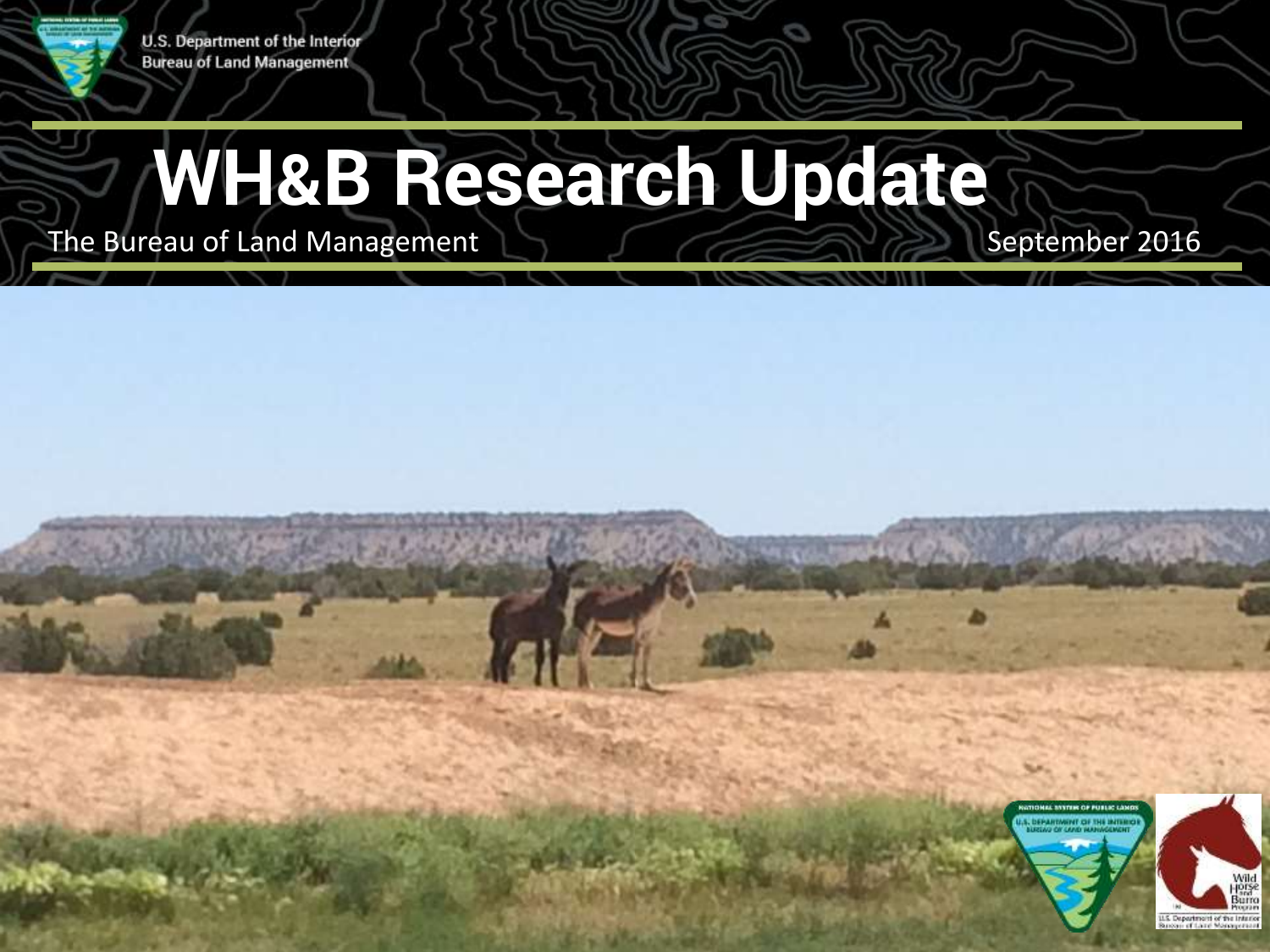## Why Does BLM Support WH&B Research?

- BLM needs tools for on-range management
	- 67 thousand adults on-range, in March 2016
	- Contraception, spay & neuter methods
	- Public safety & roads
- Improved understanding of WH&B ecology
	- Demography
	- **-** Movements
	- **Genetics**
	- Behavior
- Improved population monitoring methods

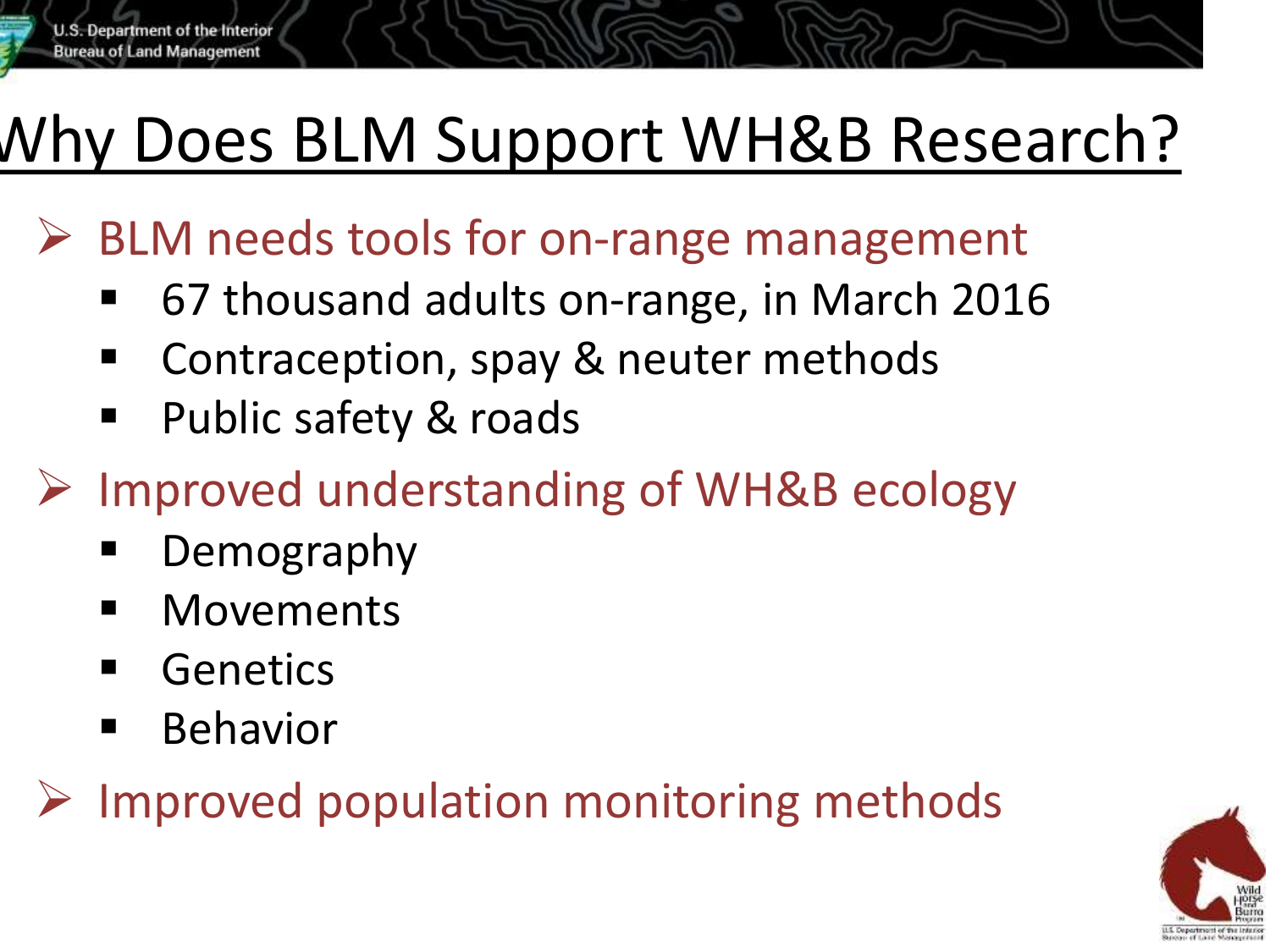

#### 2014 RFA University-led Contraception / Spay Projects

- $\Box$  Oregon State U., Spay research  $(1,2,3)$ :
	- Pending litigation
- U. Kentucky, tubo-ovarian ligation (4):
	- Assessing preliminary results
- **□ Colorado State U., GonaCon boostering (5):** 
	- $\checkmark$  4-year boostered mares had low foaling rates
	- 2-year and 6-month boostered mares could show effects in 2017







![](_page_2_Picture_12.jpeg)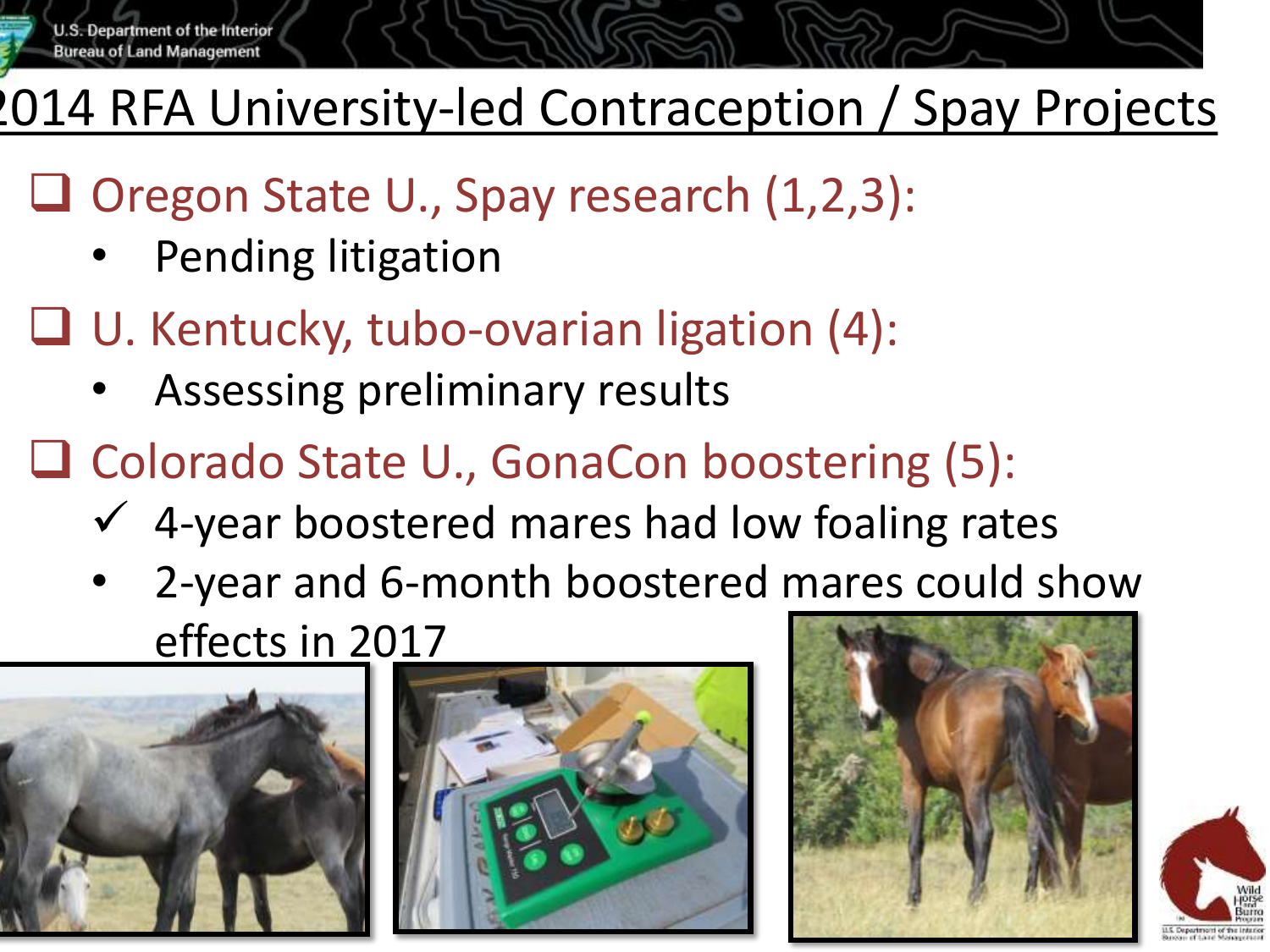![](_page_3_Picture_0.jpeg)

#### 2014 RFA University-led Contraception / Spay Projects

- $\Box$  Colorado State U., New vaccine (6):
	- Testing proteins that may cause oocyte depletion
- $\Box$  Ohio State U., New PZP delivery (7):
	- Testing silicone oil with PZP, and capsule materials
	- Testing in rabbits to begin soon
- □ Louisiana State U., New proteins to suppress GnRH production (8):
	- Proteins are being tested *in vitro*
	- August flood impacts possible

![](_page_3_Picture_10.jpeg)

LLS. Department of the Inter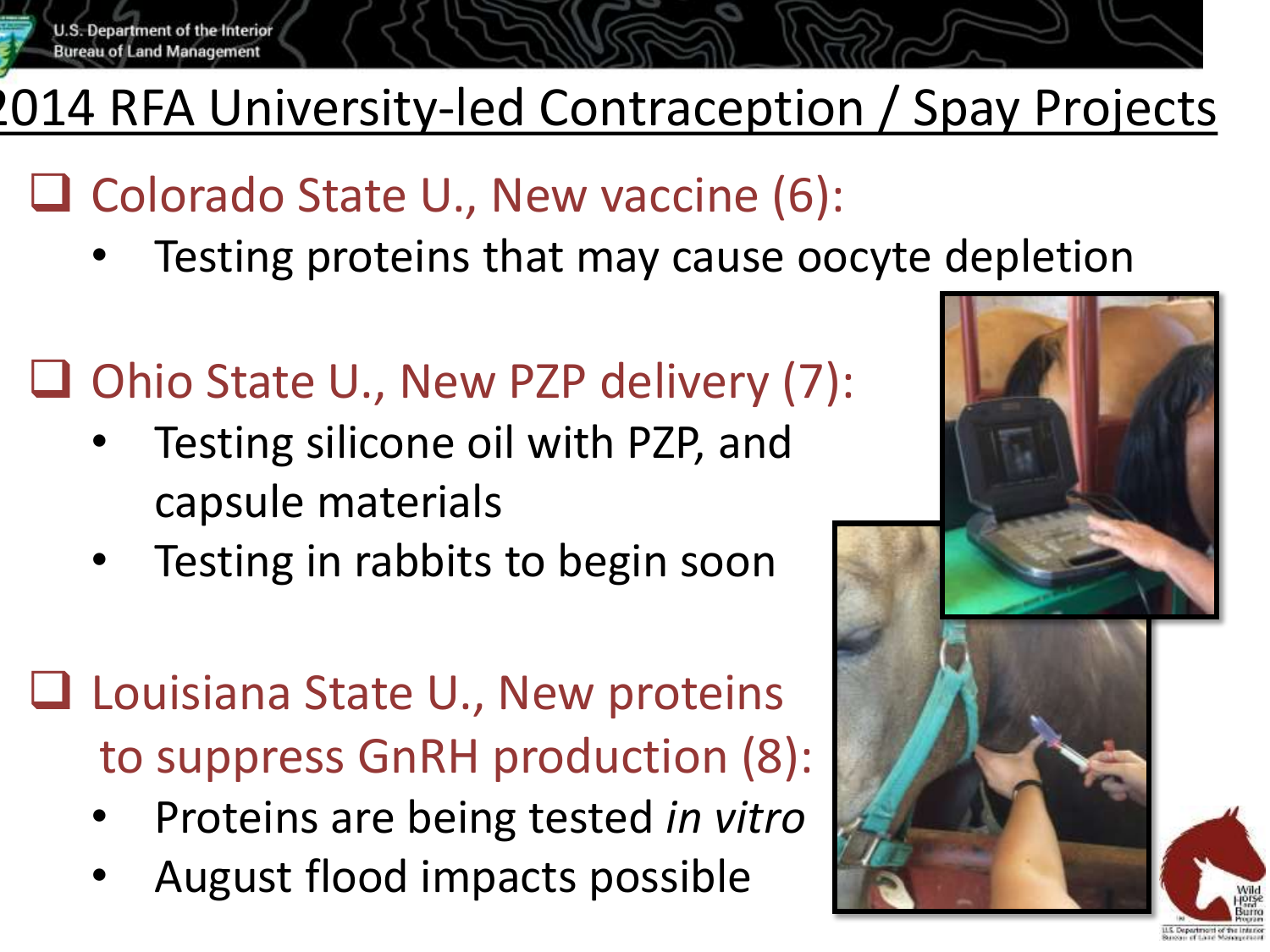U.S. Department of the Interior **Bureau of Land Management** 

#### USGS-led Projects

- $\checkmark$  Radio Collar trials (9):
	- $\checkmark$  Preparing publication, presenting talk at Wildlife Society conference in October
- Wild horse spay study (10):
	- EA for Wyoming in preparation
- $\Box$  Wild horse gelding study (11):
	- Radio collaring in Conger HMA August 22-26
- $\Box$  Wild horse demography study (12, 13):
	- Radio collaring Frisco HMA horses this winter
	- EA for Wyoming in preparation

![](_page_4_Picture_11.jpeg)

![](_page_4_Picture_12.jpeg)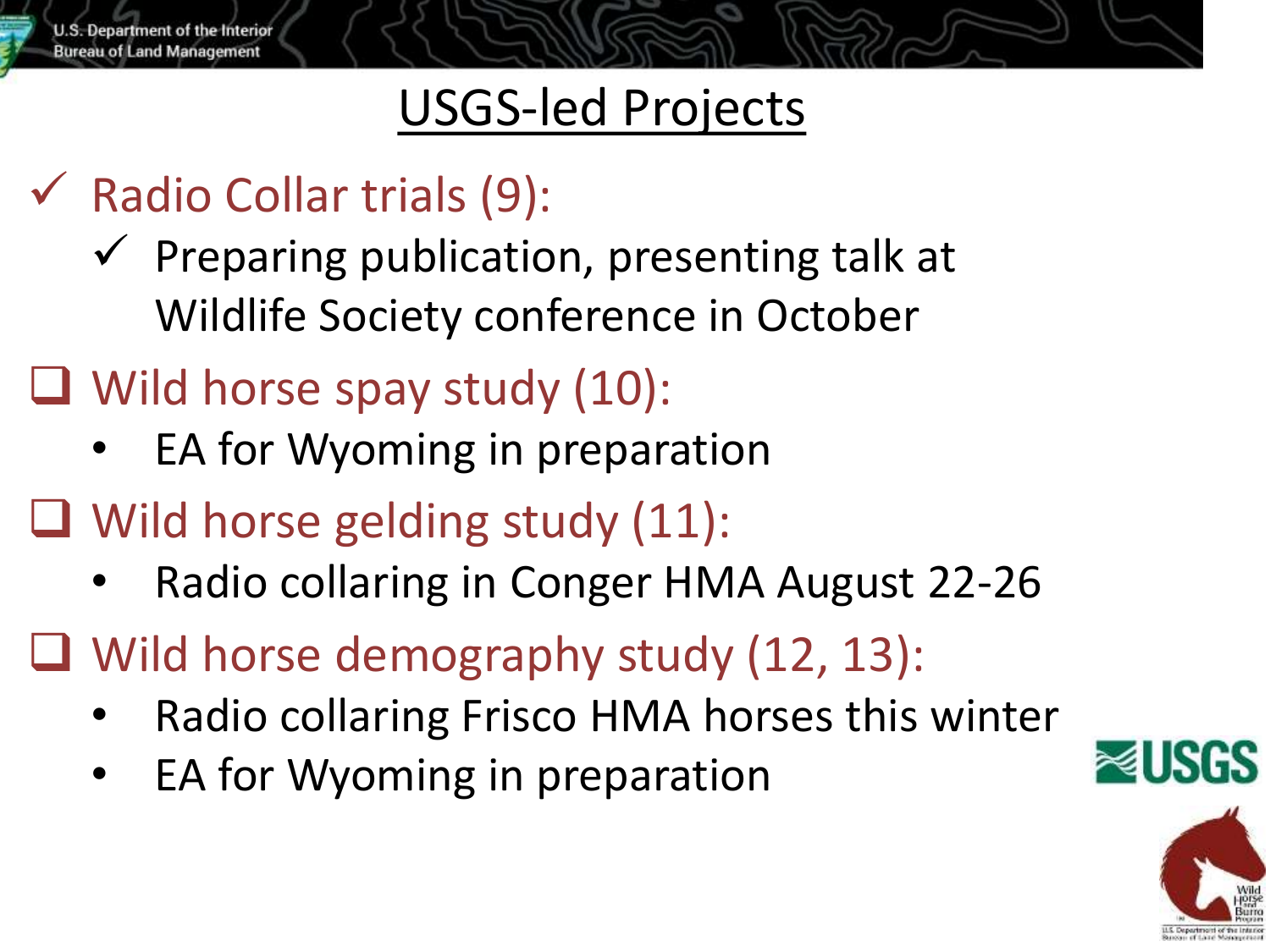U.S. Department of the Interior **Bureau of Land Management** 

#### USGS-led Projects, cont.

#### $\Box$  Burro demography study (14):

- $\checkmark$  30 radio collars deployed on jennies at Sinbad HMA in April; No observed impacts
- $\checkmark$  Weekly field observations through September
- Monthly checks in winter
- Post mortem on pneumonia deaths, May-July
- $\Box$  Burro aerial survey techniques (15):
	- $\checkmark$  2 infrared surveys and 2 double observer surveys
	- Data analyses in winter 2016-17

![](_page_5_Picture_10.jpeg)

![](_page_5_Picture_11.jpeg)

![](_page_5_Picture_12.jpeg)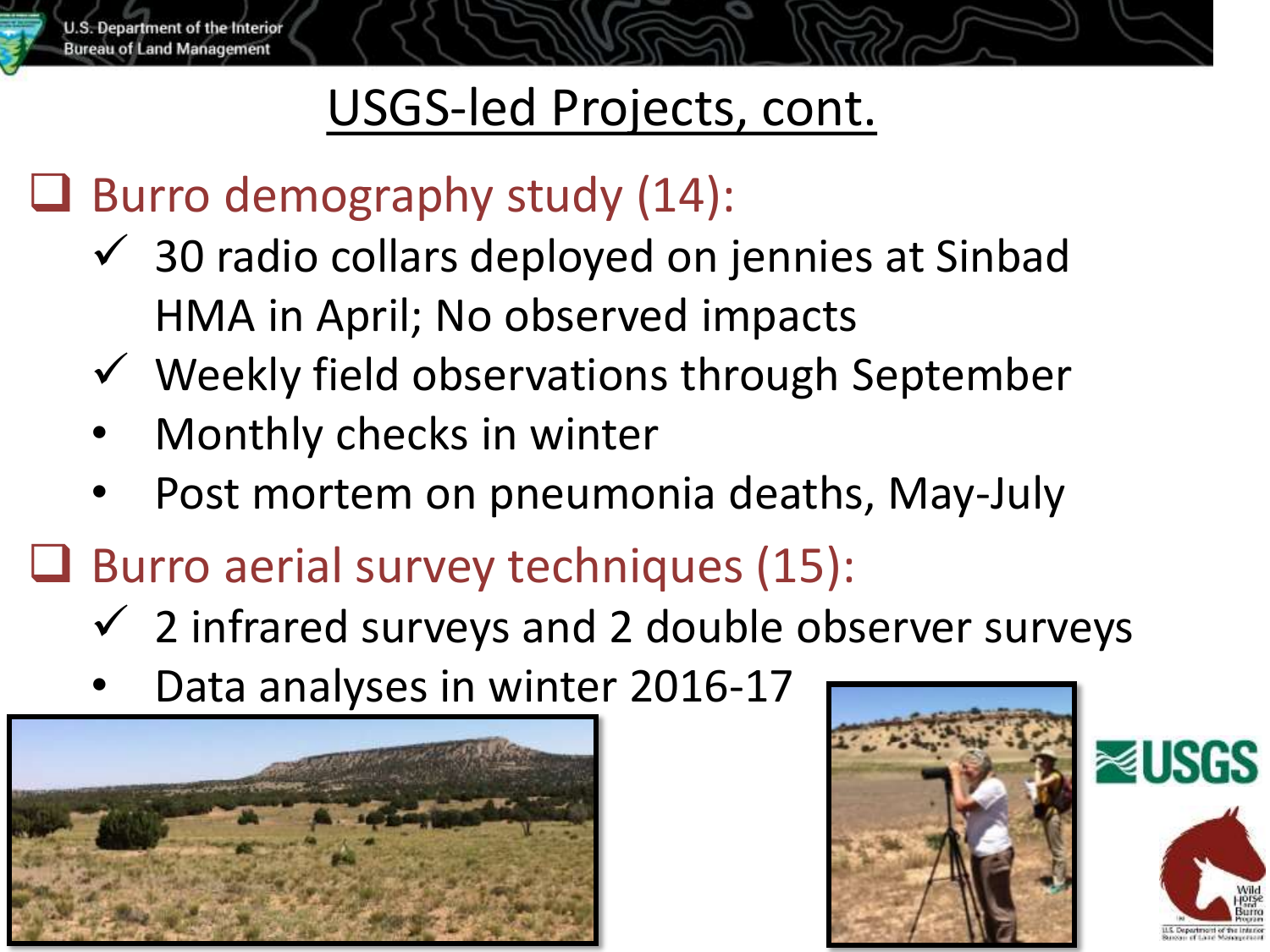![](_page_6_Picture_0.jpeg)

U.S. Department of the Interior<br>Bureau of Land Management

![](_page_6_Picture_2.jpeg)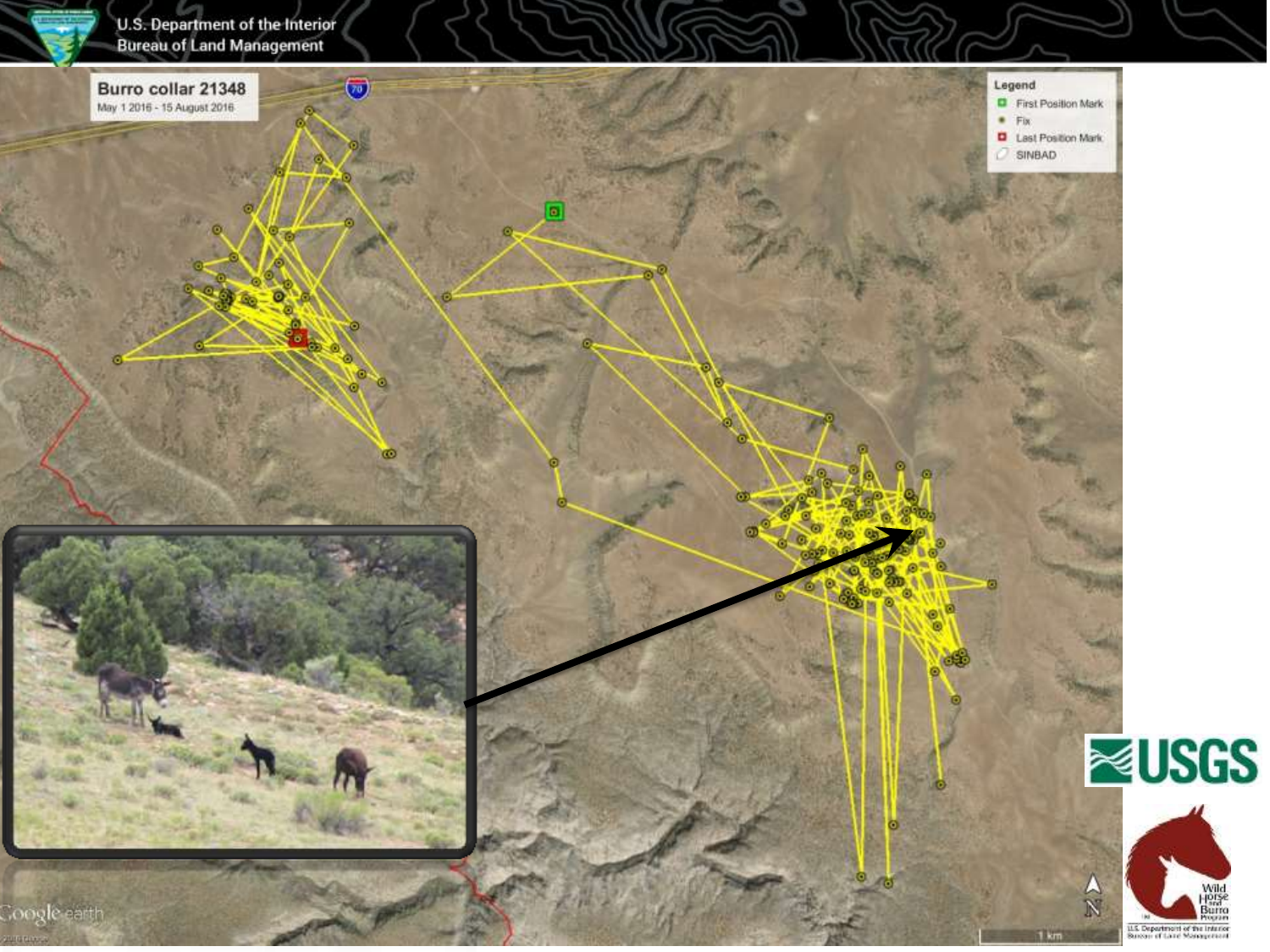### USGS-led Projects, cont.

### $\checkmark$  Fecal DNA study (16):

- Preparing publication, presenting DNA aging results at Wildlife Society conference in October
- Awaiting microhistology results for diet analyses
- $\Box$  Carrying capacity model (17):
	- Statistical model developed and tested at CSU
	- Final report in prep this fall/winter
- WinEquus II population modeling software (18):
	- Development starting in October

![](_page_7_Picture_10.jpeg)

![](_page_7_Picture_11.jpeg)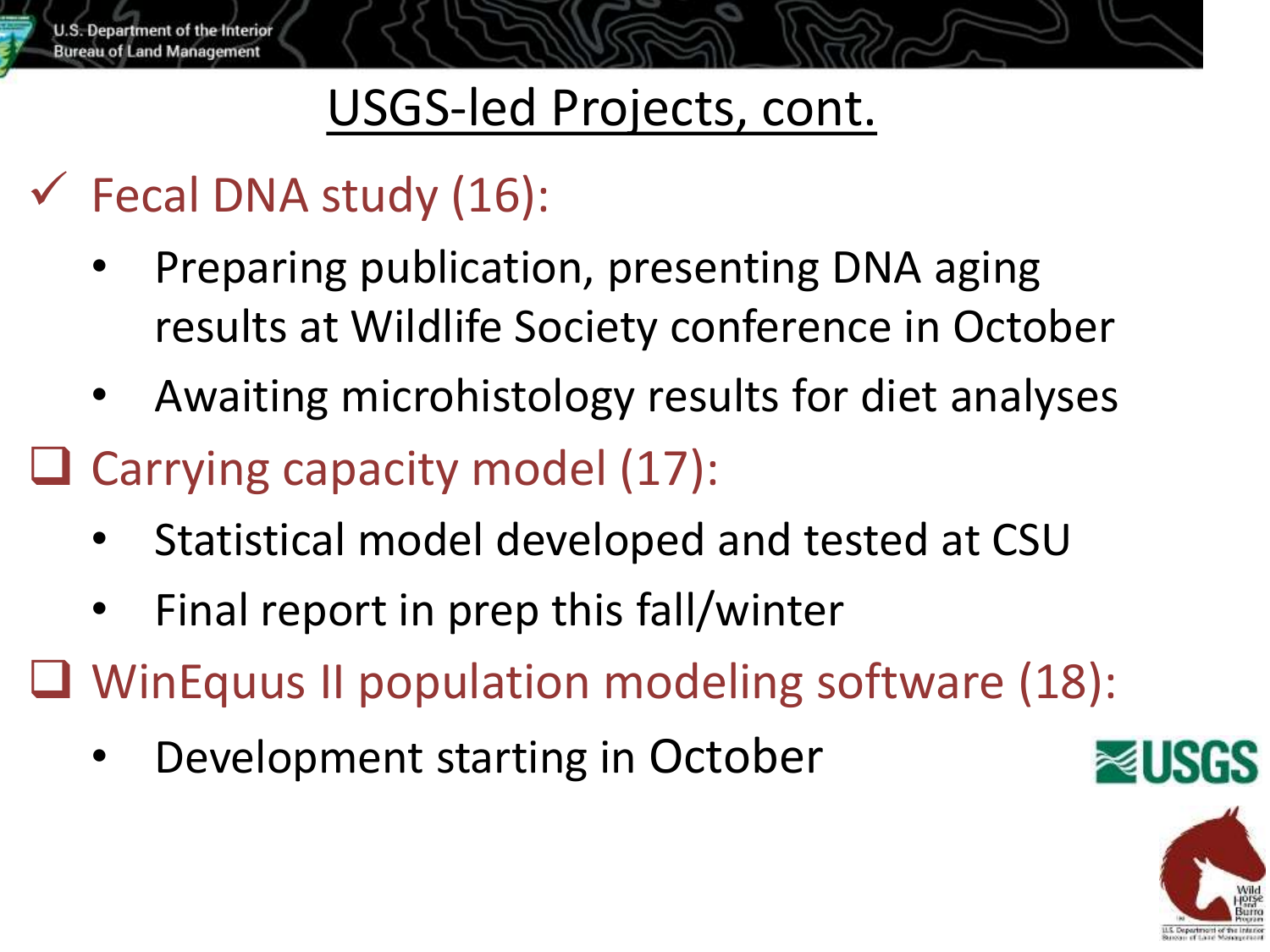### WH&B Inventories Update: Aerial Surveys

- $\checkmark$  Surveys with new methods allow for statistical estimation of animals not seen
- $\checkmark$  53 HMAs surveyed in 2016, as of August 18
	- 13 more before September 30

![](_page_8_Picture_5.jpeg)

![](_page_8_Picture_6.jpeg)